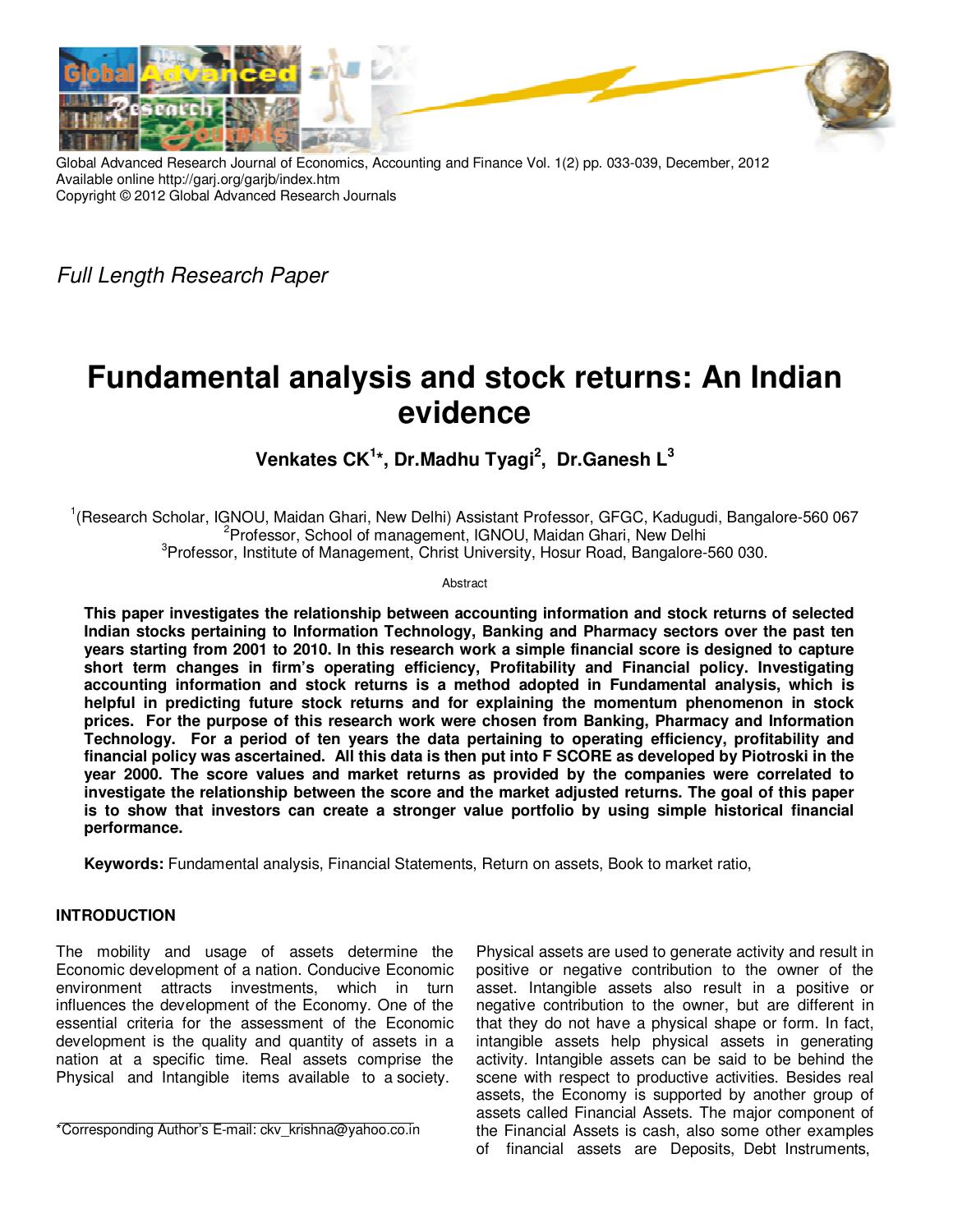Shares and Foreign Currency Reserves. Assets in any Economy can thus be broadly grouped into Physical, Financial and Intangible assets, based on their distinct characteristics. Physical assets can be classified into fixed assets and working capital assets. Intangible assets are Goodwill, Patents, Copyrights, and royalties. In a Macro sense, financial assets are regulated by the Government of an Economy. Financial assets smoothen the trade and transactions of an Economy and give the society a standard measure of valuation. At the Macro level, financial assets represent the Currency/Future value of physical and intangible assets. The Current/Future value of financial assets on the Current/ Future return expectations from these financial instruments. The important component of such financial asset is Shares, which worldwide is accepted as a major financial asset to speculate and earn higher returns by the market participants. While doing such speculation one has to be more prudent by forecasting the future market developments.

# **Fundamental Analysis**

Fundamental analysis is a method of finding out the future price of a stock which an investor wishes to buy. It relates to the examination of the intrinsic worth of a company to find out whether the current market price is fair or not, whether it is overpriced or under priced. It believes that analyzing the economy, strategy, management, product, financial status and other related information will help to choose shares that will outperform the market and provide consistent gains to the investor. It is the examination of the underlying forces that affect the interest of the economy, industrial sectors and companies. It tries to forecast the future movement of the capital market using signals from the Economy, Industry and Company. It requires an examination of the market from a broader perspective. The presumption behind fundamental analysis is that a thriving economy fosters industrial growth which leads to development of companies. Estimate of real worth of a stock is made by considering the earning potential of the company which depends on investment environment and factors relating to specific industry, competitiveness, quality of management, operational efficiency, profitability, capital structure and dividend policy.

# **LITERATURE REVIEW**

The origin of Fundamental analysis for the share price valuation can be dated back to Graham and Dodd (1934) in which the authors have argued the importance of the fundamental factors in share price valuation. Theoretically, the value of a company, hence its share price, is the sum of the present value of future cash flows discounted by the risk adjusted discount rate. This

conceptual valuation frame work is the spirit of the renowned dividend discount model developed by Gordon (1962). However, the dividend discount model valuation involves the forecast of future dividend payment which is difficult due to the changes in firm's dividend policy. Thus, the subsequent studies along this line of literature searched for the cash flow that is unaffected by the dividend policy and can be obtained from the financial statements.

Ou and Penman (1989) use financial statement analysis of income statement and balance sheet ratios to forecast future earnings. The primary motivation for this research is to identify mispriced securities. However, these authors demonstrate that the information in the earnings prediction signals is helpful in generating abnormal stock returns.

Fama and French (1992) show that value stocks (high book/market) significantly outperform growth stocks (low book/market). The average return of the highest book/market decile is reported go be one percent per month higher than the average return for the lowest book/market decile.

Jagadeesh and Titman (1993) document that over a horizon of three to twelve months, past winners on an average continue to outperform past losers by about one percent per month.

Lev and Thiagarajan (1993) use conceptual arguments to study their ratios. They demonstrate that the earnings prediction signals in variables like growth in accounts receivables relative to sales growth and gross margin rate are incrementally associated with contemporaneous stock returns and are significant in predicting future earnings.

 Joseph. D. Piotroski (2000) examines whether a simple accounting based Fundamental Analysis strategy, when applied to a broad portfolio of high Book to Market firms, can shift the distribution of returns earned by an investor. The research shows that the mean returns earned by a high Book to Market investor can be increased by at least 7.5% annually through the selection of financially strong high Book to Market firms.

Pascal Nguyen, (2003) constructs a simple financial score designed to capture short term changes in firm operating efficiency, profitability and financial policy. The scores exhibit a strong correlation with market adjusted returns in the Current fiscal period and the same continues in the following period also.

# **Statement of the Problem**

Analyzing the stock returns is a matter to contemplate among the equity researchers. To analyze the predictability of stock returns the researchers use various tools and techniques which might not give assured results. Therefore, to facilitate such prediction Academicians as well as the Equity Researchers have developed several innovative techniques and one such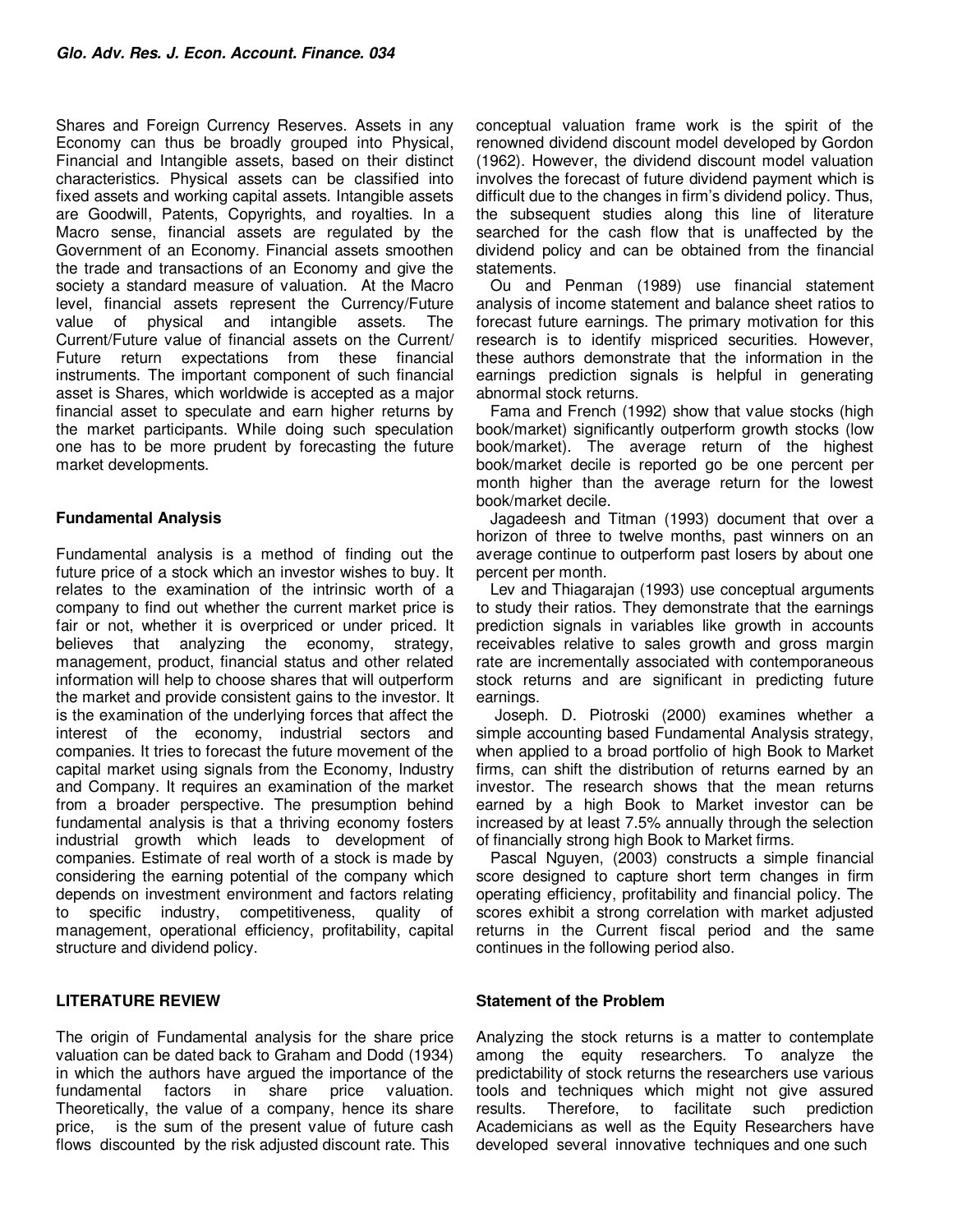technique is F-Score as developed by Piotroski (2000). The current research work emphasizes on the work of Piotroski in the Indian context. The technique of F-score is applied to the Indian Banking, Pharmacy and Information Technology stocks and the process is evaluated as suggested by Piotroski. The current research work concentrates on eight fundamental signals to measure financial efficiency, Profitability and Operating efficiency of the said firms in the Indian context.

#### **OBJECTIVE**

Constructing F-Score to evaluate Information Technology, Pharmacy and Banking firms in the Indian context.

The objective of the study can be concluded by

- Usage of Eight fundamental signals to measure three areas of Firm's financial condition: Profitability, Operating efficiency and Financing Decision

- Classification of companies as "Good" or "Bad" depending on the signal's implications for future prices and profitability.

- Constructing aggregate signal to measure the overall strength of the firm's financial position.

#### **METHODOLOGY**

The current research work is contemplated after thoroughly reviewing the above mentioned literature. For the purpose of this work firms are broadly categorized as Information Technology, Pharmacy and Banking. At the first instance Book-to-Market ratio is calculated to identify firm's having high Book-to-Market ratio. After this calculation a comprehensive FSCORE was constructed for those firms having high book-to-market ratio. Firms having highest FSCORE were given the first rank followed by those having lower FSCORE. For these firms Stock returns, Earnings per Share and Price Earning were ascertained for ten years.

 The present work considers eight fundamental signals to measure three areas of the firm's financial condition; that is, Profitability, Operating efficiency and Financing decisions. The firm's signal realization is classified as either "good" or "bad" depending on the signal's implication for future prices and profitability. An indicator variable for the signal is equal to one is assigned if the signal's realization is good otherwise zero is assigned if it is bad. The aggregate measure is the sum of eight signals; portfolios examined are based on the strength of the aggregate signal.

#### **An insight into FSCORE**

FSCORE is a composite indicator which incorporates various fundamental aspects of the firm and it is

constructed to examine the future performance of the firm. The concept of FSCORE was developed JOSEPH.D.PIOTROSKI, Professor, The University of Chicago, Graduate School of Business, in the year 2000. The goal of this research work is to show that investors can create stronger value portfolios by using simple historical financial performance.

Professor Piotroski identifies three broad heads to measure the financial performance of a company which are identified as Financial Performance Signals. They are:

#### **Profitability Signals**

Under this category four variables are identified to measure the Profitability related factors. These include, Return on Assets (ROA), Cash Flow From Operations (CFO) and Change in Return on Assets (AROA) and Accrual which is the difference between ROA and CFO. Return on Assets (ROA) and Cash Flow From Operations are assigned a value equal to One if they are positive, Zero otherwise. Cash flow from operation is considered because it is a better indicator for profitability than earnings for early stage firms. If firms experience positive change in return on assets, that is when the firms is improving its ability to generate profits. Then the variable AROA is assigned a value of one and zero otherwise**.** 

#### **Operating efficiency**

The second group of fundamental variables used to measure firm's overall health are operating efficiency related, which includes, DMARGIN (Change in Gross Margin) and DTURN (Change in Asset Turnover). Firms experience positive change in gross margin when they employ better cost reduction or have better pricing power for their products. A higher gross margin represents improvement in generating profits and should be considered a good signal about future operations. The variable DMARGIN is assigned a value of one if it is positive and zero otherwise. The firms with positive DTURN is expected to have better future performance and financial soundness. Therefore, the variable DTURN is assigned a value of one and zero otherwise.

#### **Solvency and Liquidity**

Solvency and Liquidity are the two measures which indicate the Long term and Short term obligations of the business. Solvency is the ability of a firm in repaying its Long term obligations whereas, Liquidity is the ability of a firm in repaying its current obligations. These variables are identified as DLEVER (Change in Leverage), DLIQUID (Change in Current ratio) and EQOFFER (equity issuance). As the pecking order theory (Myers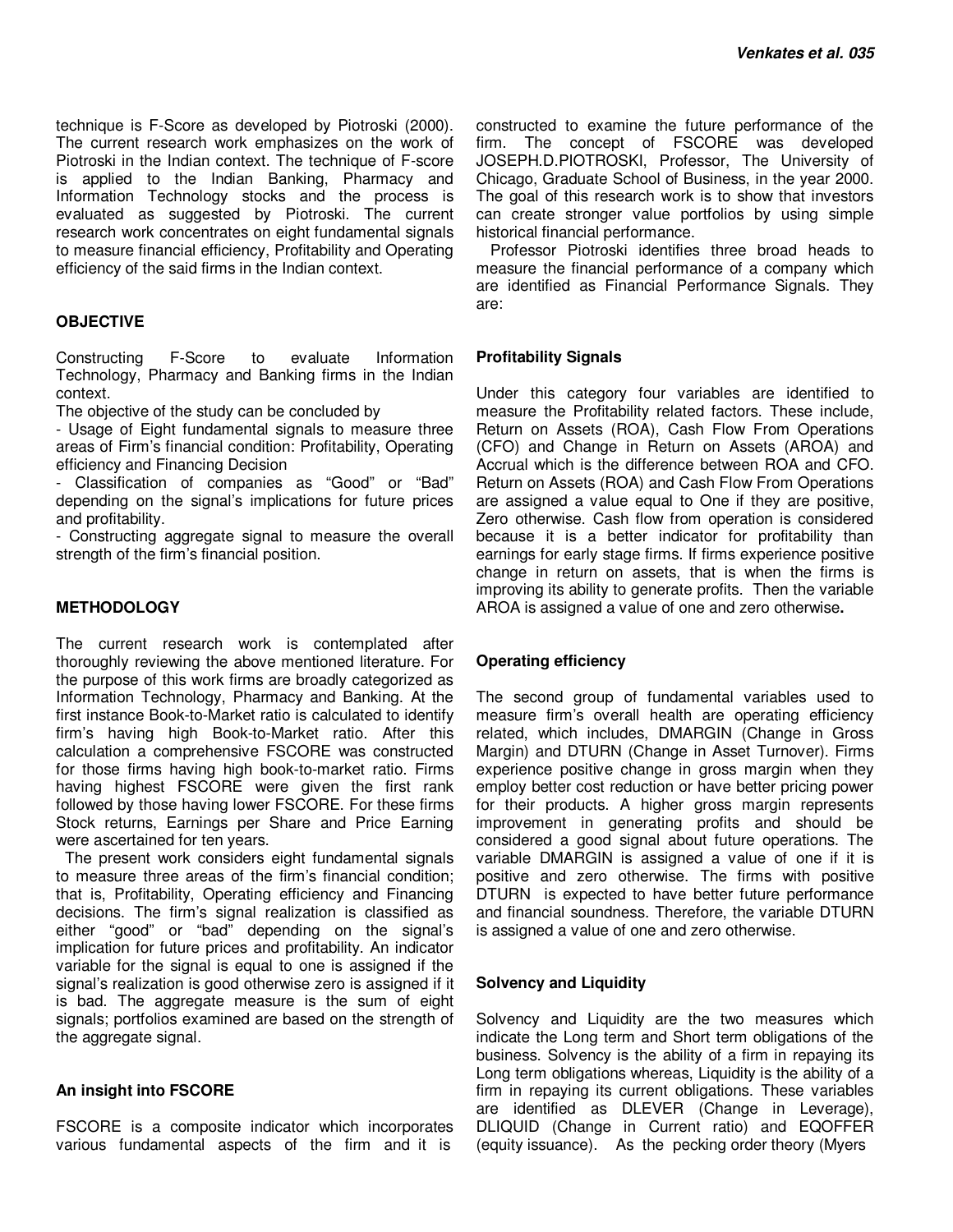and Majluf—1984) argued, firms issue debt when the internally generated funds are not available. The increase in use of financial leverage indicate firm's difficulty in generating capital internally and could be a bad signal for future operations. Therefore, the variable DLEVER, is assigned a value of one if the firm decreases its use of financial leverage from last year and zero otherwise.

Similarly, the variable DLIQUID is assigned a value of one if the firm decreases its current ratio from last year and zero otherwise. The last signal related to firm's Solvency and Liquidity is EQOFFER which is indicator variable equal to one if the firm had not equity issuance in the previous year and zero otherwise. This indicator variable is again is based on the pecking order theory in which equity issuance is the last resort of raising capital for a firm because of its large degree of asymmetric information. Equity issuance by a firm suggests its difficulty in raising capital from its own operations or long term debt. Therefore, it is a bad signal for the overall financial strength and future prospects of a firm if it used equity financing.

Given these nine signals discussed above, Piotroski (2000) constructed a composite score to assess the financial soundness of a firm and the author named it as FSCORE. The sum of these nine indicator variables ranges from zero to nine with nine indicating a firm with more good signals and zero indicating a firm having less good signals.

Thus, the final score is represented as follows:

**FSCORE=** 

#### **ROA+AROA+CFO+ACCRUAL+DMARGIN+DTURN+DL EVER+DLIQUID+EQOFF**

Above table presents the Correlation results of Fundamental Variables and Top F\_Score firms. It is very apparent that all the variables are achieving a positive correlation indicating the relationship of financial variables and health of a business. The table above investigates the relationship between Financial Statement Analysis and firm's financial health. Nine variables as suggested by Piotroski (2000) are considered for Top 30 (thirty) F\_Score companies comprising of Banking, Pharmacy and Information Technology. Although all the variables are not statistically significant at 1% and 5% significance levels, the positive correlation implies that firm's future returns are dependent upon historical financial data. In addition to this, the positive correlation also denotes that the fundamental factors inform the investors about the future return performance.

This result is in consistent with the evidence presented by Jaouida Elleuch, Jaouida Elleuch, 2009, Fundamental Analysis Strategy and the Prediction of Stock Returns, International Research Journal of Finance and Economics, Issue 30, page 95-108. ( Faculty of Economics and Management Sciences, University of Sfax, Tunisia) http://www.eurojournals.com/finance.htm**,**  in this research work also, all the variables are not achieving significance at 1% and 5% level of significance. But, the results show that fundamental signals have a

positive and significant correlation with future earnings performance and the winner portfolio have future earnings realization that out performs loser portfolio.

Following sequence presents the results of correlation between individual signals, the results are measured at 1% and 5% level of significance.

# **Return on Assets**

ROA is an important profitability variable and as such it is having a strong correlation coefficient with variables such as Accrual, De Lever, Equity offer and D Margin. ROA is calculated by dividing Profit after Tax with Total Assets, the variables which have achieved strong correlation majorly contribute towards the augmentation of profits. Hence, it can be concluded that the variables identified are having larger influence on ability of the company in maximizing its profits.

Accrual as a variable taken as the difference between Return on Assets and Cash Flow from Operations, according to the quoted research works Accrual should be negatively related to firm's future expected returns. High negative accrual indicates effective usage of fixed assets and hence, good return on assets. The current research work founds that all the high score firms are achieving negative accrual and because of this toper firms are having healthy Return on Assets. Accrual is significant at 1% level.

De Lever as a variable taken as Financial Leverage which is widely recognized as Trading on Equity. The Debt Equity combination provides leverage for a business in terms of maximizing its profits and various other returns. In the current analysis, it aptly correlates with Return on Assets and this correlation is significant at 1% level.

Equity Offer is another variable having a significance at 1% level, and as interpreted above the combination of debt and equity mix augments future returns and increases the quality of earnings of the business.

D Margin is another variable achieving significance at 5% level with Return on Assets. Gross Margin is an indicator of overall efficient performance of a business. The variable aptly correlates with Return on Assets indicating the contribution of Assets towards the augmentation of the Gross Margin. High score firms Assets are contributing towards the growth of the Gross Margin and over a period of 10 years all high score firms Gross Margin is monotonously increasing. The above results are in consistent with the evidence as shown by Piotroski (2000)

# **AROA and D LIQUID**

AROA as a variable is correlating with D LIQUID and the result is significant at 1%. D LIQUID as a variable establishes the relationship between Current Assets and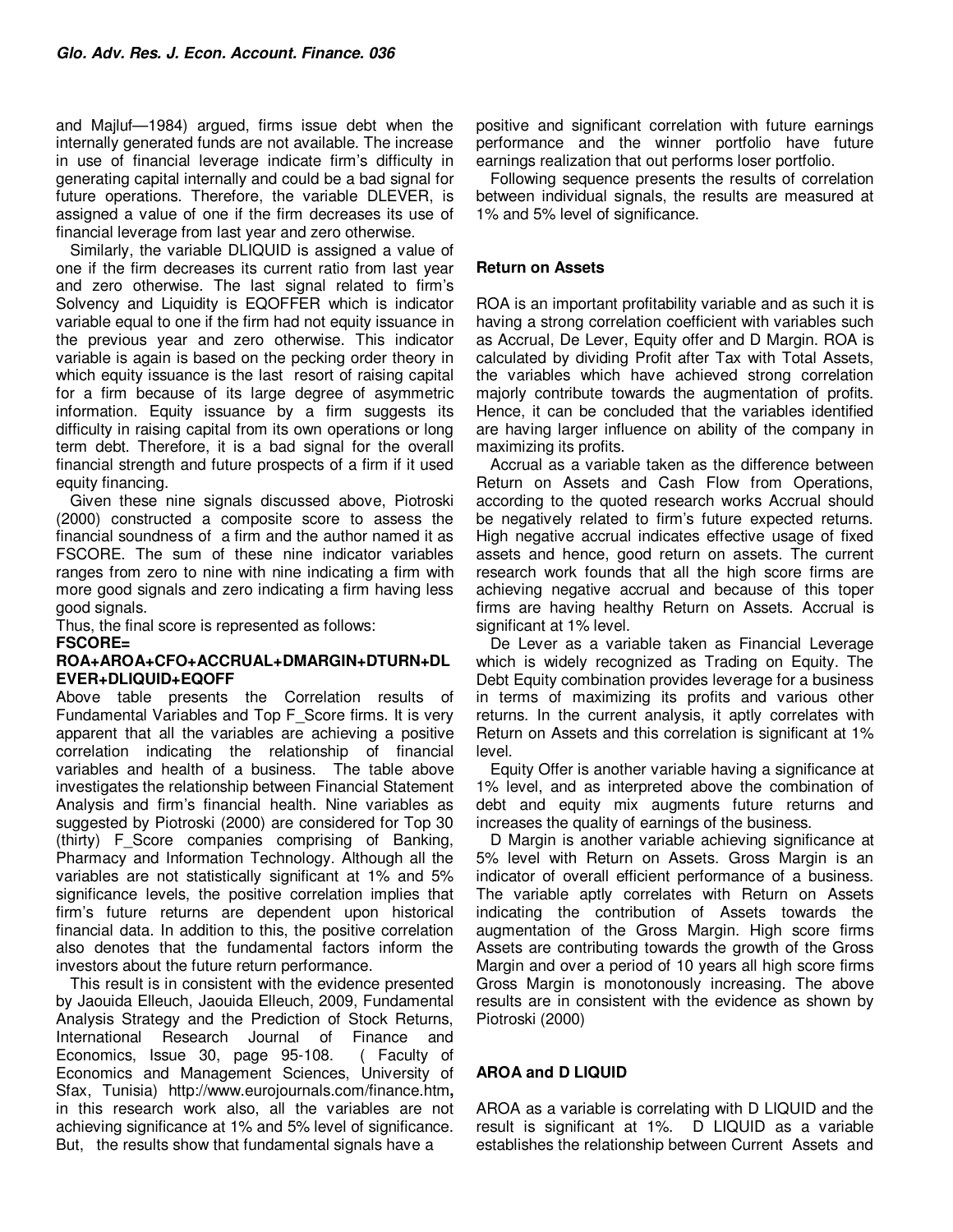**Table 1.** Correlation among fundamental Variables and TOP F Score

|               |                                    | <b>ROA</b>   | <b>AROA</b>  | <b>CFO</b>   |              | <b>ACCRUAL DMARGIN DTURN DLEVER</b> |              |                   | <b>DLIQ</b>  | <b>EQOFFER FSCORE</b> |              |
|---------------|------------------------------------|--------------|--------------|--------------|--------------|-------------------------------------|--------------|-------------------|--------------|-----------------------|--------------|
| <b>ROA</b>    | Pearson Correlation                | $\mathbf{1}$ | $-122$       | .253         | .535         | $-.445$                             | $-.221$      | $-.580$           | .228         | .558                  | $.218**$     |
|               | Sig. (2-tailed)                    |              | .522         | .177         | .002         | .014                                | .240         | .001              | .225         | .001                  | .002         |
|               | N                                  | 30           | 30           | 30           | 30           | 30                                  | 30           | 30                | 30           | 30                    | 30           |
| <b>AROA</b>   | Pearson Correlation                | $-122$       | $\mathbf{1}$ | .038         | $-126$       | .141                                | .060         | .270              | $-.752$      | .086                  | $.041*$      |
|               | Sig. (2-tailed)                    | .522         |              | .840         | .508         | .458                                | .753         | .150              | .000         | .651                  | .029         |
|               | N                                  | 30           | 30           | 30           | 30           | 30                                  | 30           | 30                | 30           | 30                    | 30           |
| <b>CFO</b>    | Pearson Correlation                | .253         | .038         | $\mathbf{1}$ | $-0.682$     | $-0.313$                            | $-164$       | $-.326$           | .012         | .011                  | $.174*$      |
|               | Sig. (2-tailed)                    | .177         | .840         |              | .000         | .093                                | .388         | .079              | .949         | .955                  | .035         |
|               | N                                  | 30           | 30           | 30           | 30           | 30                                  | 30           | 30                | 30           | 30                    | 30           |
|               | <b>ACCURAL Pearson Correlation</b> | .535         | $-126$       | $-682$       | $\mathbf{1}$ | $-063$                              | $-0.025$     | $-154$            | .162         | .413                  | $-0.013$     |
|               | Sig. (2-tailed)                    | .002         | .508         | .000         |              | .740                                | .898         | .418              | .392         | .023                  | .945         |
|               | N                                  | 30           | 30           | 30           | 30           | 30                                  | 30           | 30                | 30           | 30                    | 30           |
|               | <b>DMARGIN Pearson Correlation</b> | $-445$       | .141         | $-0.313$     | $-.063$      | 1                                   | .843ຶ        | .692 <sup>°</sup> | $-139$       | $-.094$               | $.145*$      |
|               | Sig. (2-tailed)                    | .014         | .458         | .093         | .740         |                                     | .000         | .000              | .463         | .621                  | .044         |
|               | N                                  | 30           | 30           | 30           | 30           | 30                                  | 30           | 30                | 30           | 30                    | 30           |
| <b>DTURN</b>  | Pearson Correlation                | $-.221$      | .060         | $-164$       | $-0.025$     | .843 <sup>°</sup>                   | $\mathbf{1}$ | .360              | $-.049$      | $-0.038$              | $-0.033$     |
|               | Sig. (2-tailed)                    | .240         | .753         | .388         | .898         | .000                                |              | .051              | .795         | .844                  | .862         |
|               | N                                  | 30           | 30           | 30           | 30           | 30                                  | 30           | 30                | 30           | 30                    | 30           |
| <b>DLEVER</b> | Pearson Correlation -.580          |              | .270         | $-0.326$     | $-154$       | .692 <sup>°</sup>                   | .360         | $\mathbf{1}$      | $-.220$      | $-139$                | .394         |
|               | Sig. (2-tailed)                    | .001         | .150         | .079         | .418         | .000                                | .051         |                   | .243         | .464                  | .031         |
|               | N                                  | 30           | 30           | 30           | 30           | 30                                  | 30           | 30                | 30           | 30                    | 30           |
| <b>DLIQ</b>   | Pearson Correlation                | .228         | $-.752$      | .012         | .162         | $-139$                              | $-.049$      | $-.220$           | $\mathbf{1}$ | .008                  | $-0.032$     |
|               | Sig. (2-tailed)                    | .225         | .000         | .949         | .392         | .463                                | .795         | .243              |              | .965                  | .869         |
|               | N                                  | 30           | 30           | 30           | 30           | 30                                  | 30           | 30                | 30           | 30                    | 30           |
|               | <b>EQOFFER Pearson Correlation</b> | .558         | .086         | .011         | .413         | $-0.94$                             | $-0.038$     | $-139$            | .008         | $\mathbf{1}$          | $-0.096$     |
|               | Sig. (2-tailed)                    | .001         | .651         | .955         | .023         | .621                                | .844         | .464              | .965         |                       | .614         |
|               | $\mathsf{N}$                       | 30           | 30           | 30           | 30           | 30                                  | 30           | 30                | 30           | 30                    | 30           |
| <b>FSCORE</b> | <b>Pearson Correlation</b>         | $.218**$     | $.041*$      | $.174*$      | $-0.013$     | $.145*$                             | $-.033$      | .394              | $-0.032$     | $-0.096$              | $\mathbf{1}$ |
|               | Sig. (2-tailed)                    | .002         | .029         | .035         | .945         | .044                                | .862         | .031              | .869         | .614                  |              |
|               | N                                  | 30           | 30           | 30           | 30           | 30                                  | 30           | 30                | 30           | 30                    | 30           |

\*\*. Correlation is significant at the 0.01 level (2-tailed).

\*. Correlation is significant at the 0.05 level (2-tailed).

Current Liabilities. Change in Return on Assets correlating with current ratio indicates that current assets are contributing towards the positive change in Return on Assets.

#### **Accrual, ROA and CFO**

As quoted by Sloan (1996) Accrual is negatively related to firms future expected returns and firms having positive Accrual will have a tedious task in maximizing returns in future. The current research endorses this fact by finding positive correlation between ROA and CFO which is significant at 1% level, indicating the close relationship between the variables. This further strengthens the view that Accrual is negatively related to firm's future returns. Therefore, all top score firms will have capability in maximizing returns in future. Hence, this builds up the confidence of investors to choose those firms having

negative accrual, anticipating good future returns. This result is in consistent with the evidence shown by Sloan (1996).

#### **D Margin, D Turn, De Lever and ROA**

Gross profit margin finds itself correlated with D Turn and De Lever which has significance at 1% level and ROA at 5% level of significance. This clearly endorses the fact that change in assets turn over, debt equity mix along with positive return on assets achieves higher gross margin. D Turn is an operating efficiency variable which exactly correlates with another operating efficiency variable that is, D Margin. De Lever is a solvency variable, solvency and operating efficiency are also positively correlated which establishes the fact that operating efficiency assures solvency.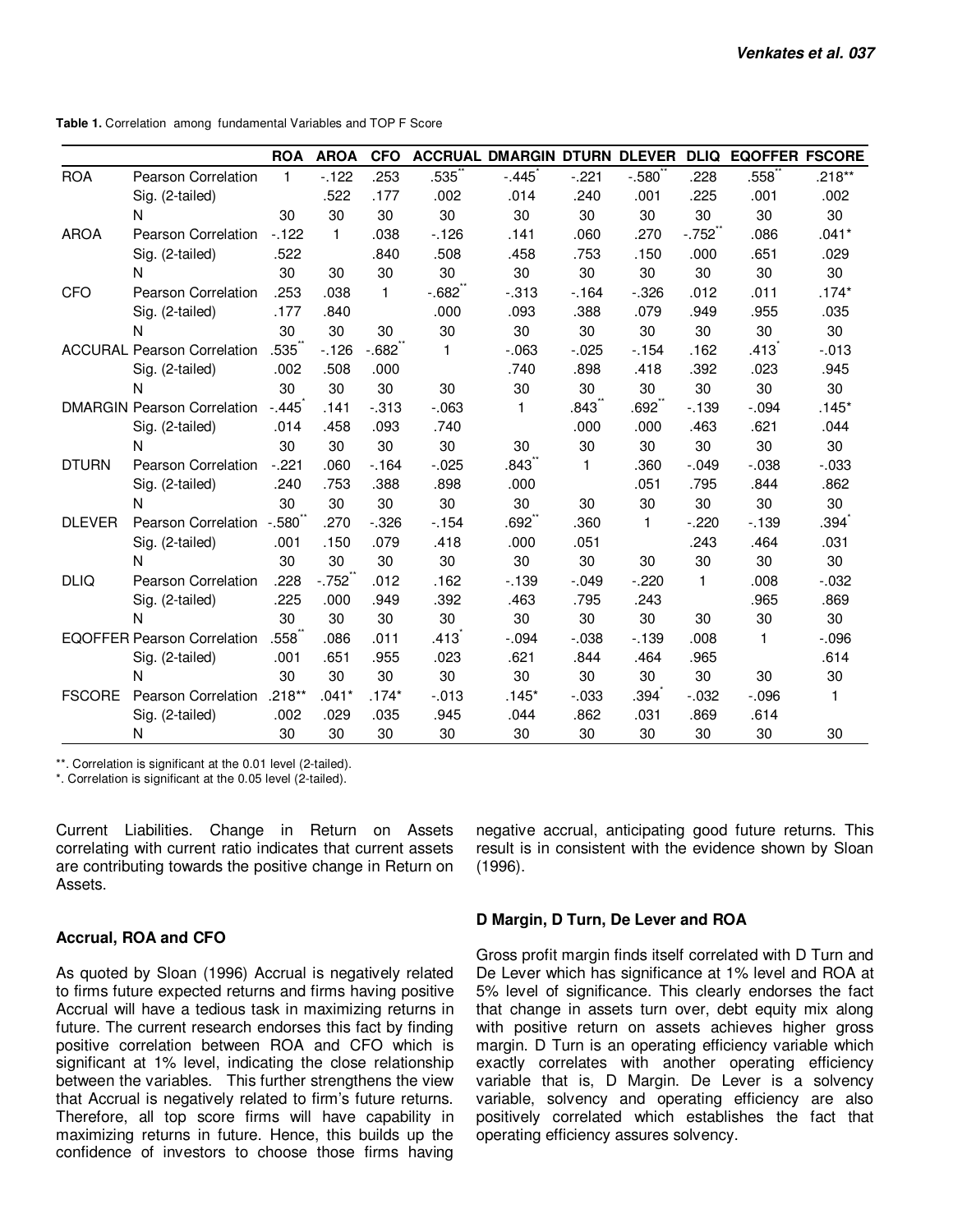**Table 2.** Correlation among Fundamental Variables and Bottom F\_Score

|                    |                                   | <b>ROA</b>       | <b>AROA</b>       | <b>CFO</b>   | <b>ACCURAL</b> | <b>DMARGIN DTURN DLEVER</b> |              |              |              | <b>DLIQ EQOFFER</b> | <b>FSCORE</b> |
|--------------------|-----------------------------------|------------------|-------------------|--------------|----------------|-----------------------------|--------------|--------------|--------------|---------------------|---------------|
| <b>ROA</b>         | <b>Pearson Correlation</b>        | $\mathbf{1}$     | $-0.006$          | .548         | .518           | $-0.016$                    | .042         | .125         | $-.042$      | $-.475$             | $-151$        |
|                    | Sig. (2-tailed)                   |                  | .977              | .002         | .003           | .932                        | .825         | .511         | .824         | .008                | .426          |
|                    | N                                 | 30               | 30                | 30           | 30             | 30                          | 30           | 30           | 30           | 30                  | 30            |
| <b>AROA</b>        | <b>Pearson Correlation</b>        | $-0.06$          | $\mathbf{1}$      | .129         | $-172$         | .084                        | $-.059$      | $-.048$      | $.837^{''}$  | $-068$              | .144          |
|                    | Sig. (2-tailed)                   | .977             |                   | .497         | .362           | .660                        | .756         | .803         | .000         | .722                | .449          |
|                    | N                                 | 30               | 30                | 30           | 30             | 30                          | 30           | 30           | 30           | 30                  | 30            |
| <b>CFO</b>         | <b>Pearson Correlation</b>        | $.548^{\degree}$ | .129              | $\mathbf{1}$ | $-.386$        | $-101$                      | $-.011$      | $-.174$      | .074         | $-105$              | .220          |
|                    | Sig. (2-tailed)                   | .002             | .497              |              | .035           | .596                        | .953         | .357         | .697         | .582                | .244          |
|                    | N                                 | 30               | 30                | 30           | 30             | 30                          | 30           | 30           | 30           | 30                  | 30            |
|                    | <b>ACCURA Pearson Correlation</b> | .518             | $-172$            | $-.386$      | $\mathbf{1}$   | .102                        | .098         | .388         | $-118$       | $-.424$             | $-.490$       |
|                    | Sig. (2-tailed)                   | .003             | .362              | .035         |                | .590                        | .608         | .034         | .534         | .020                | .006          |
|                    | N                                 | 30               | 30                | 30           | 30             | 30                          | 30           | 30           | 30           | 30                  | 30            |
| <b>DMARGI</b><br>N | <b>Pearson Correlation</b>        | $-.016$          | .084              | $-101$       | .102           | $\mathbf{1}$                | .117         | .086         | .147         | .223                | .291          |
|                    | Sig. (2-tailed)                   | .932             | .660              | .596         | .590           |                             | .538         | .653         | .439         | .237                | .118          |
|                    | N                                 | 30               | 30                | 30           | 30             | 30                          | 30           | 30           | 30           | 30                  | 30            |
| <b>DTURN</b>       | Pearson Correlation               | .042             | $-.059$           | $-.011$      | .098           | .117                        | $\mathbf{1}$ | .527゛        | $-109$       | $-144$              | .080          |
|                    | Sig. (2-tailed)                   | .825             | .756              | .953         | .608           | .538                        |              | .003         | .567         | .447                | .673          |
|                    | N                                 | 30               | 30                | 30           | 30             | 30                          | 30           | 30           | 30           | 30                  | 30            |
|                    | <b>DLEVER Pearson Correlation</b> | .125             | $-.048$           | $-174$       | .388           | .086                        | .527         | $\mathbf{1}$ | $-.026$      | $-249$              | $-.009$       |
|                    | Sig. (2-tailed)                   | .511             | .803              | .357         | .034           | .653                        | .003         |              | .892         | .184                | .962          |
|                    | N                                 | 30               | 30                | 30           | 30             | 30                          | 30           | 30           | 30           | 30                  | 30            |
| <b>DLIQ</b>        | <b>Pearson Correlation</b>        | $-.042$          | .837 <sup>°</sup> | .074         | $-.118$        | .147                        | $-109$       | $-.026$      | $\mathbf{1}$ | $-106$              | .192          |
|                    | Sig. (2-tailed)                   | .824             | .000              | .697         | .534           | .439                        | .567         | .892         |              | .577                | .310          |
|                    | N                                 | 30               | 30                | 30           | 30             | 30                          | 30           | 30           | 30           | 30                  | 30            |
| R                  | <b>EQOFFE Pearson Correlation</b> | $-.475$          | $-068$            | $-105$       | $-.424$        | .223                        | $-144$       | $-.249$      | $-106$       | $\mathbf{1}$        | .175          |
|                    | Sig. (2-tailed)                   | .008             | .722              | .582         | .020           | .237                        | .447         | .184         | .577         |                     | .354          |
|                    | N                                 | 30               | 30                | 30           | 30             | 30                          | 30           | 30           | 30           | 30                  | 30            |
|                    | <b>FSCORE Pearson Correlation</b> | $-151$           | .144              | .220         | $-.490°$       | .291                        | .080         | $-.009$      | .192         | .175                | $\mathbf{1}$  |
|                    | Sig. (2-tailed)                   | .426             | .449              | .244         | .006           | .118                        | .673         | .962         | .310         | .354                |               |
|                    | N                                 | 30               | 30                | 30           | 30             | 30                          | 30           | 30           | 30           | 30                  | 30            |

\*\*. Correlation is significant at the 0.01 level (2-tailed).

\*. Correlation is significant at the 0.05 level (2-tailed).

#### **D Turn and D Margin**

As it is evident from the above interpretation that D Margin and D Turn are correlating, in the next part of analysis D Turn is compared with the rest of the variables, interestingly D Turn is correlating with D Margin indicating the relevance two variables for measuring Operating Efficiency. Both the variables together measure the Operating Efficiency of a firm.

#### **D Lever, ROA, D Margin and Equity Offer**

D Lever as a variable is compared with rest of the variables in the score, results exhibit that ROA, D Margin are closely related to this variable as it is having a significance at 1% level and Equity offer is significant at 5 % level. All the mentioned variables have correlated at the said significance levels when the same was

compared with the respective variables as per the sequence in the F\_Score. This clearly indicates that the variables are correlating at the corresponding levels in the composite score and therefore, it will have positive impact on performance of the business.

#### **F\_Score and corresponding variables**

F Score as a measure combines various indicators such as Profitability, Liquidity and Operating Efficiency. Above information concludes the fact that all variables included in the score are getting a positive correlation with the score and variables such as ROA, AROA, CFO, D Margin and D Lever are having significance at 1% and 5% significance levels. Return on Assets and the composite F Score are closely related. Any improvement in ROA improves the score and vice-versa. The other variables which have close relationship with the score are related